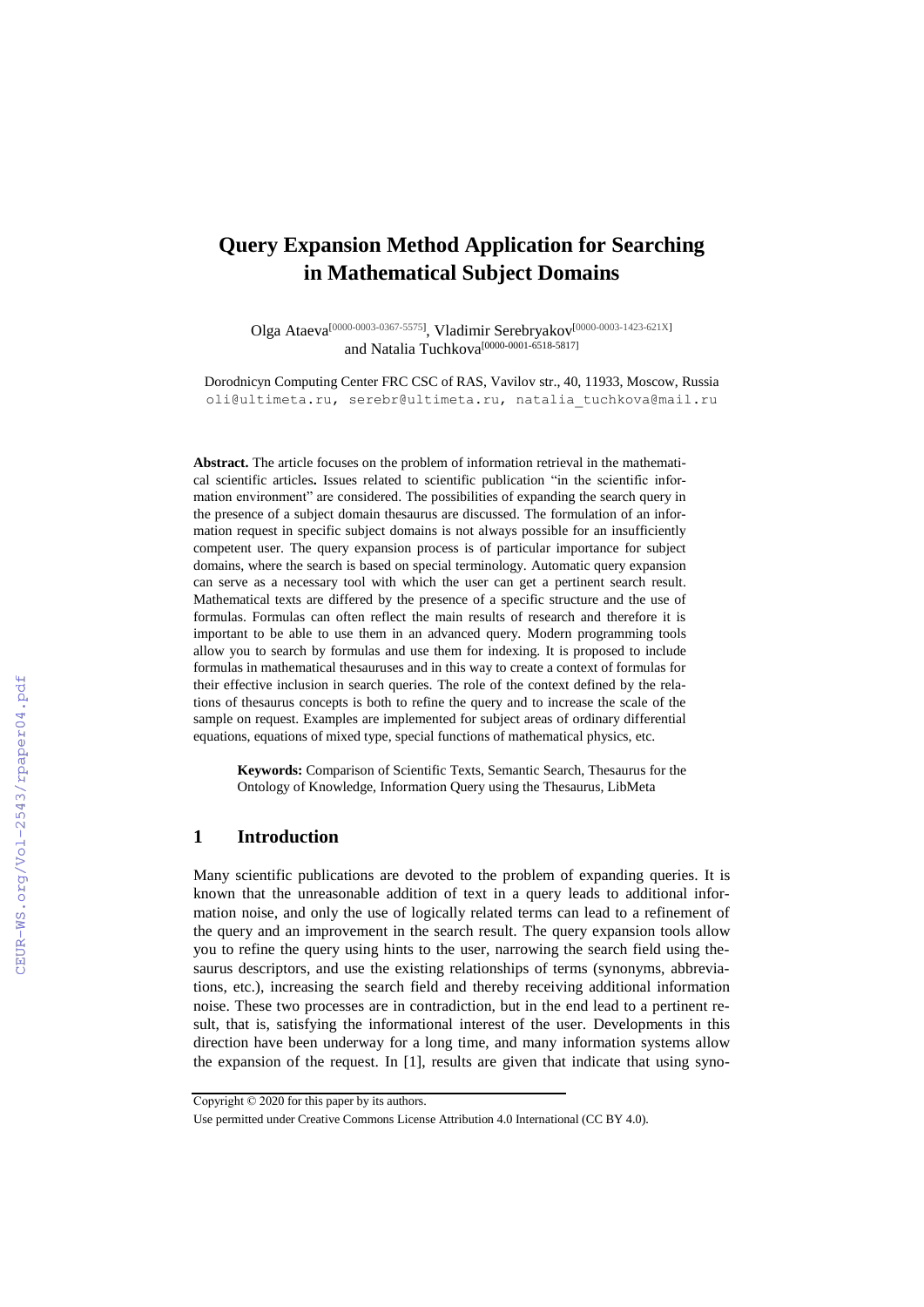nyms from the WordNet database that are not related to context does not improve the quality of the information request. And only using the technology of prescribing manual "semantic" links allows you to expand the query to a useful information field, but, of course, that way it will not be possible to cover any significant number of links. As a result, there is a need to formulate the problem of automatic accounting for semantic relations, which is possible in the presence of a thesaurus corresponding to the subject domain. The particular difficulty of the process of searching for scientific information is clarifying and expanding the information request. The basis for such search is the use of special terminology and the connections defined by the domain logic. The hierarchical presentation of scientific data is also difficult when the problem of establishing associative relationships between concepts appears [2]. Using the example of problems of mathematical physics and related fields, it is proposed to show how expanding a query by adding mathematical symbols and formulas from the thesaurus can improve search results.

# **2 About the Query Expansion Methods**

The extension of the information query involves reformulating the original query in order to improve the search result. This process is directly related to the understanding of the subject of search both from the side of the user (level of competence in a certain subject area), and from the side of the information retrieval system (it means availability of information and functional tools of expanding and refining the query).

It was noted in [4] that the history of studies of the expansion of an information query can be traced from 1965, when a formalized description of the relevance of search query results based on a vector feedback model (known as Rocchio algorithm). Earlier research into the "weight estimates" of related and non-related terms when expanding the query belongs to Spark Jones [6] and van Rijsbergen [7]. The idea of Relevance Feedback (RF) is to engage the user in the search process in order to improve the final list of results. In particular, the user informs the system of the relevance of the documents in the initial list of search results. The Rocchio algorithm is a classic algorithm for implementing the RF method. It adds a relevance feedback model to the vector space model [8]. The automatic generation of thesauruses was discussed by Qui and Frei [9] and Schütze [10]. The use of local and global methods for expanding queries has been investigated by Croft et al. [11].

These works became the foundation for further research in the field of expanding the information request for text documents, there were not enough tools for processing symbolic information. Currently, software has been developed that allows the use of formulas and symbolic expressions in databases, which opens up the possibility of using formula entries to expand a search query. The most famous example of such an information resource is Zentralblatt MATH [12].

This study proposes an approach based on taking into account relations from related domains, based on associative relations of terms and thesaurus formulas. Earlier, a technology was proposed for filling the addressee thesaurus and thesaurus of ordinary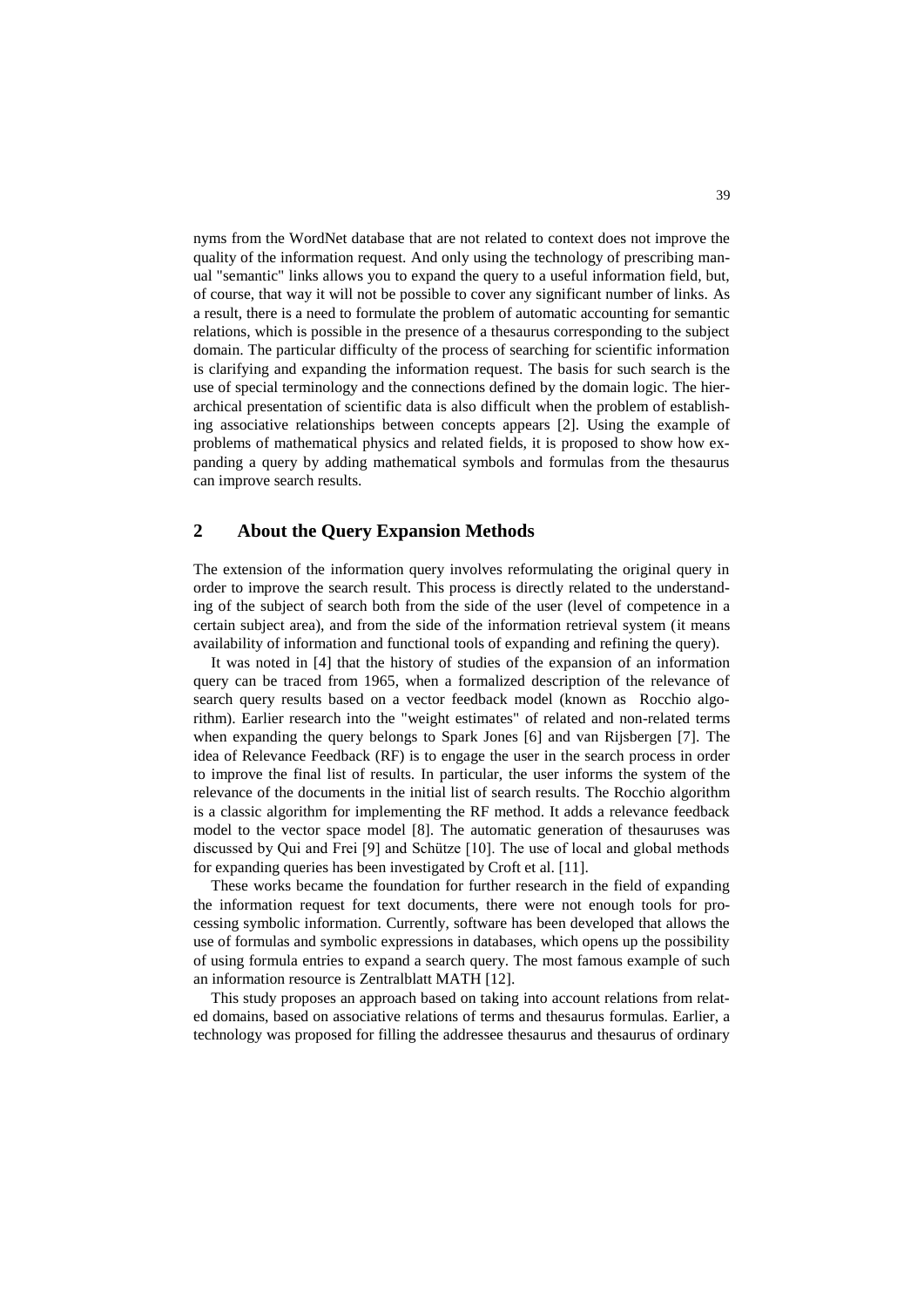differential equations and mixed type equations [13, 14]. This technology is for the informed (competent) users.

If the user is not sufficiently familiar with the subject area, then any information can be a replenishment of the addressee (recipient's) thesaurus. A search query extension for a such user can be a useful hint in the search process.

It is known that the same mathematical expressions are found in the description of various phenomena. This fact is important to use a pair: "formula + term" to search in a specific subject area. Moreover, the formula, of course, can be associated with various terms that make up the semantic context of various subject domains. This allows us to consider options for expanding the information request for the ontology of one subject domain and ontologies of various subject domains.

#### **2.1 Query Expansion "within the subject domain"**

The option of expanding the information request is being considered, as a result of which it is expected to achieve greater coverage of related data in a certain subject domain. Such a situation arises if it is necessary immediately as a result of one request to obtain a variety of information on a specific topic. The recipient may be satisfied with the search result or at the next stage of the search try to refine the request.

A simple example is a search in scientific texts by the name of the author, and then a selection by keyword or other known data. In particular, mathematicians are often more comfortable communicating in the language of formulas. To search for a mathematical result, a specialist must be given the opportunity to expand the query with formulas. It is proposed to use specialized LibMeta thesaurus [3], where along with definitions in the natural language there are symbolic expressions, formulas. This approach allows you to refine the query within the subject domain, using a mathematical entry in TeX notation, regardless of the language of the source. For example, the well-known equation for the Gellerstedt problem is logically connected with a number of items, Fig. 1.



**Fig. 1.** Scheme for using a symbolic expression in a search fields.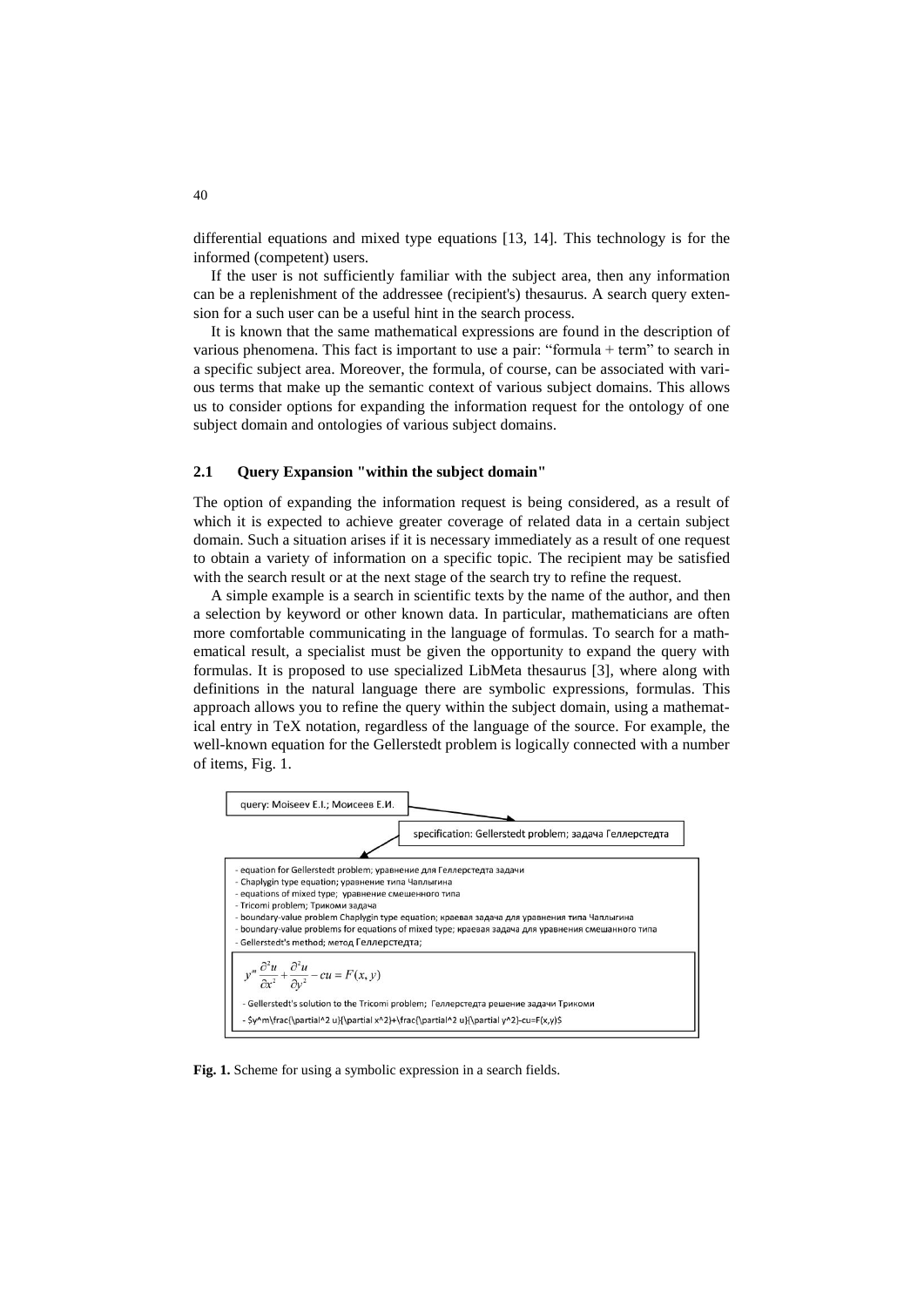On a request for an author: "Moiseev E.I." (Моисеев Е.И., in Russian) and a refinement of the "Gellerstedt problem" (задача Геллерстедта, in Russian), a whole list of related terms can be obtained. Among other things, there is a term with a formula expression, since it is stored in the corresponding thesaurus article relating to equations of a mixed type. It is this hint in the form of a formula that will allow you to make a choice when searching inside the subject area for "equations of mathematical physics of a mixed type". You can then use this expression as an extension of the search query and obtain other search results related to this equation.

#### **2.2 Query Expansion for "related subject domains"**

It is known that the same phenomena encountered in the natural sciences can be modeled in various fields of knowledge, and identical (similar) symbolic expressions can be used. For example, the "wave equation" is used to model various technical processes. The record of the wave equation is almost the same everywhere. The structure of the formula, i.e. its record, in different cases of use can be the same, only interpretations of the input and output data are different, except for the natural time parameter or input data.

For example:  $u_{tt} = a^2 u_{xx}$ , and in TeX notation:  $u_{tt} = a^2 u_{xx}$  for  $u_{xx}$  and  $u_{xx}$ tion of free transverse vibrations of a string, although it can also be found in other applications. On the example of Fig. 2 shows the increase in the search fields for scientific publications due to the terminology of related fields and the reformulation of the query.



**Fig. 2.** Query extension scheme for related subject domain, where: Sd is the "subject domain", EqMathPh is the "equations of mathematical physics".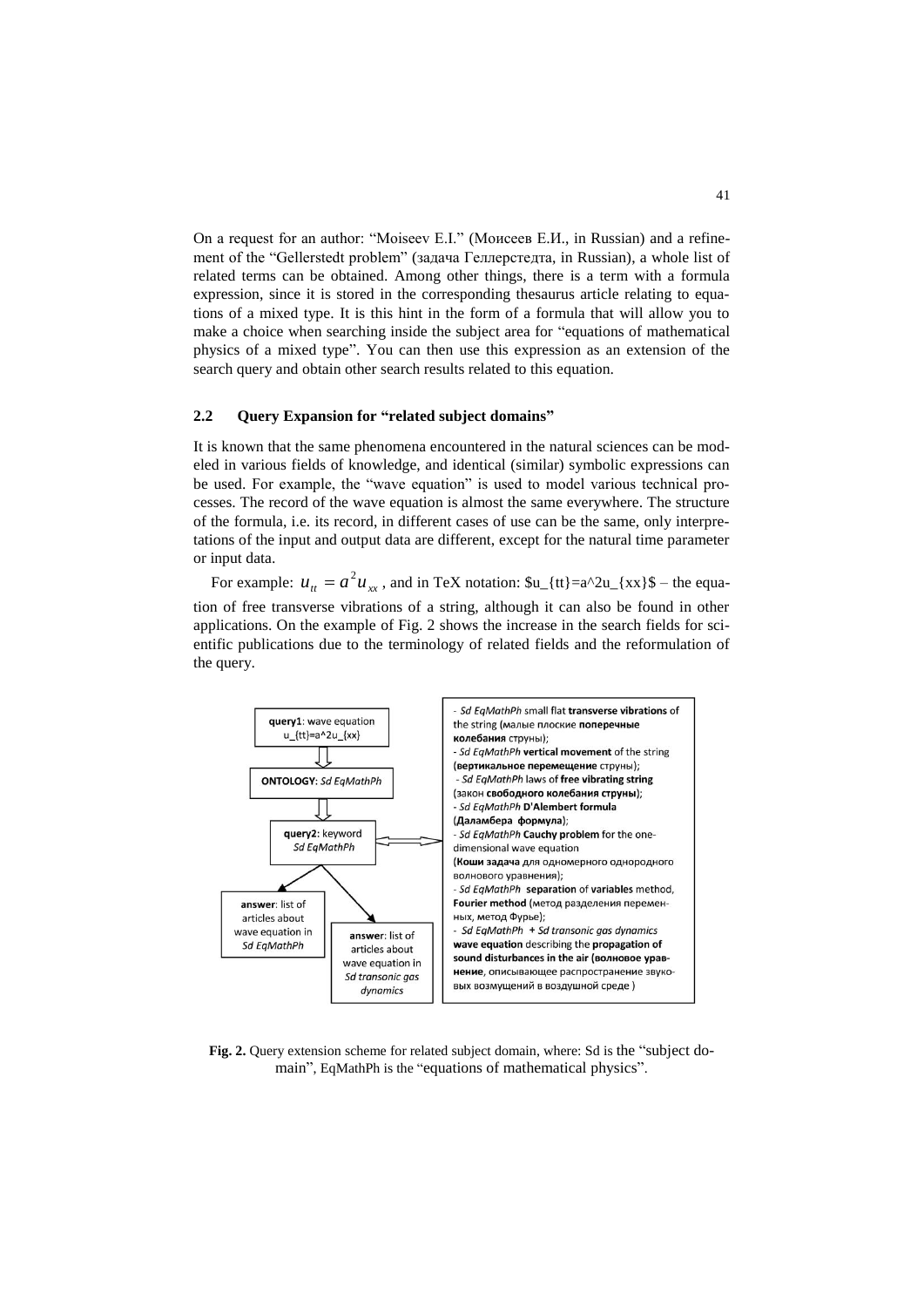According to the relationships of the thesaurus of equations of mathematical physics, one can easily proceed to search from articles arrays in one subject domain to another. In the example in Fig. 2 shows how, from the query on the topic "wave equation", the transition to the formulation on the topic "transonic gas dynamics" is carried out, where equations from an adjacent subject domain are considered. Another example: the "Tricomi equation" from the section "equations of mixed type" also has numerous applications, from the description of the problems of "magneto hydrodynamic flows" to the problems of "transonic gas dynamics" from one more general subject area of "equations of mathematical physics". An unlimited number of these examples can be found, since the equations of mathematical physics, as a subject area, appeared for modeling physical and technical processes, i.e., it has many applications and related fields. Their informational images in search engines can be covered, thanks to the capabilities of query expansion.



**Fig. 3.** Scheme of qualifying queries based on the concepts of the thesaurus and their relationships.

In Fig. 5 schematically shows the ways of forming clarifying queries using the concepts of the thesaurus and its main connections in the LibMeta system. Moreover, any path from the "Search Query" to the "Information Object" may be sufficient to obtain the necessary response to the query. Keywords can be used not only in the conventional sense, but, as described above, they can be, for example, formulas.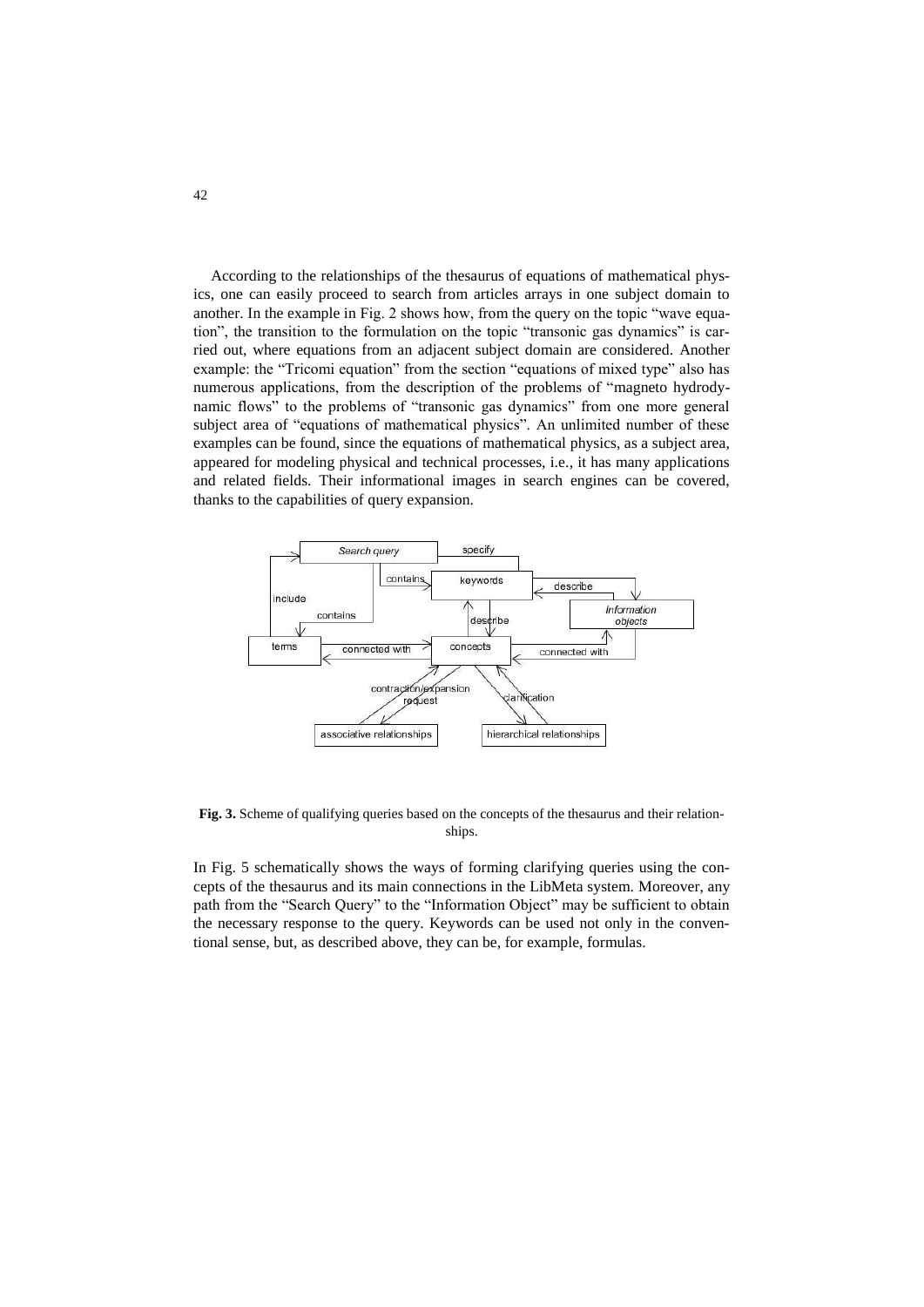# **3 Benefits of Data Integration to Expand Query in Mathematical Subject Domains**

At first glance, the advantages are obvious: the greater the scope of the request, the more information as a result the user of the integrated information system will receive. However, it is also known that the expansion of the query leads to an increase in information noise, which in no way can be attributed to the advantages of the search. The combination of these two features should take on some "optimal" values so that the search query extension service constitutes a useful property of the information system.

The optimal properties of the integrated system, ensuring the effective expansion of the information request, are realized thanks to the following features:

- special data structure;
- functional properties;
- the possibility of "tuning" to the user's subject domain.

#### **3.1 Structure of Mathematical Data in LibMeta**

Ontology describes the resources of the subject domain and their relationship. For each subject LibMeta's domains, the set of resources may differ both in format and in the set of resources themselves.

LibMeta uses the semantic content of a specific domain and concepts common to any domain to describe the library. A set of concepts is proposed that formulate a description of the content of the library, universal enough to include a specific subject domain in the system. This approach allows implementing data integration tools within the library, adaptable to the conditions of any subject domain, taking into account its specificity. Thanks to this, one of the main problems of integrating data from various sources is solved, namely, the reconciliation of heterogeneous digital information.

The concepts of ontology in the LibMeta system can be divided according to the functional purposes as following:

- the description of the content of the subject domain;
- the formation of a thesaurus of any subject domain;
- the description of thematic collections,

- the description of the task of integrating library content with data from external sources.

Between groups of concepts defined semantically significant relationships.

To support work with mathematical texts in the system, the concept of Formula was introduced, which allows you to store the original line of the formula from the source of origin. The formula string can be in the format Content MathML, Presentation MathML, LaTeX. If necessary, the number of types of presentation of the formula in various notations can be expanded.

The concept of a Formula is connected with relations with information objects that make up the content of a semantic library and with the concepts of a thesaurus. Thus, we can always build a network of relations of the formula with the concepts of the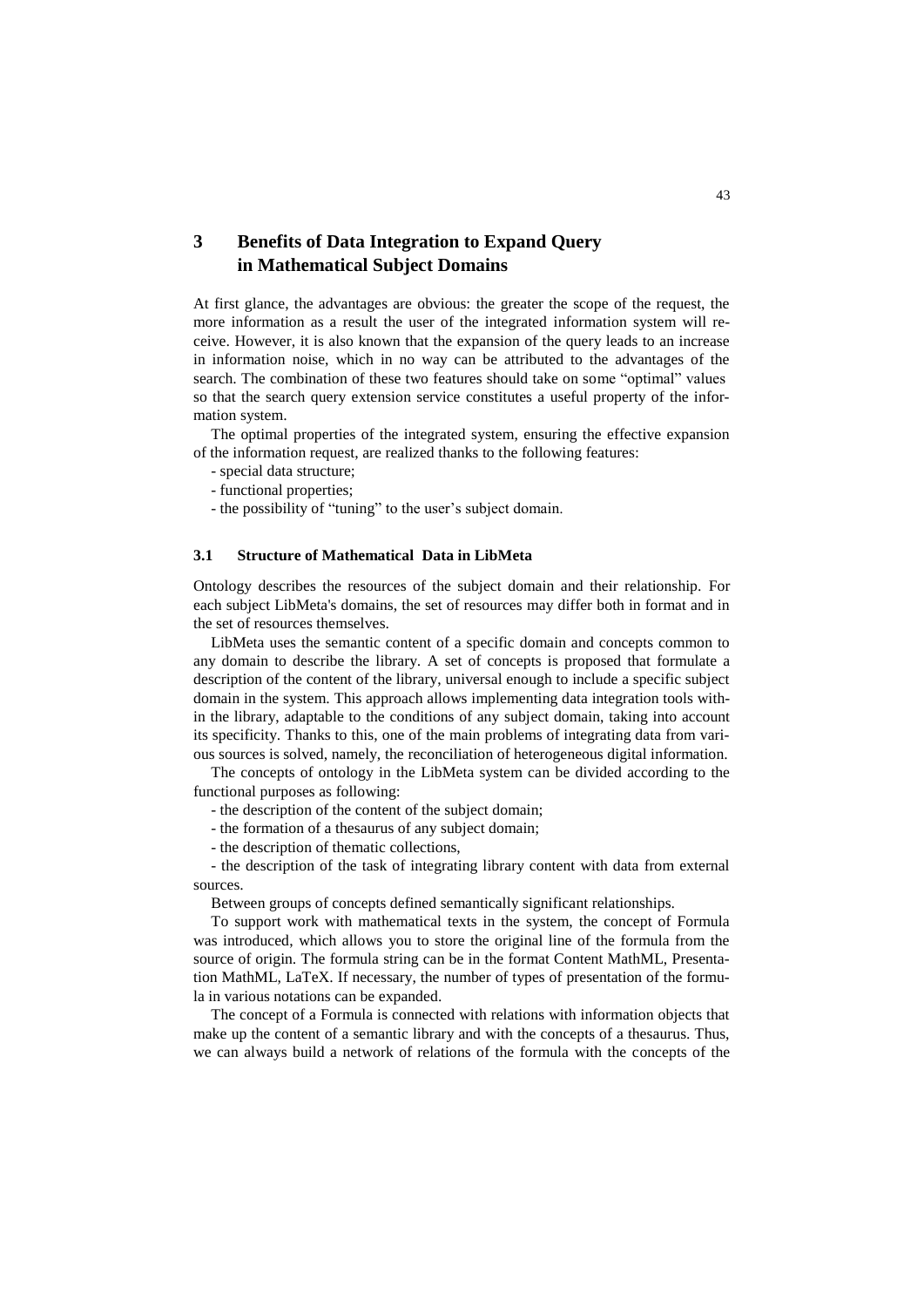thesaurus and with various information objects of the system. Each formula can be supplemented with keywords, classifier codes, etc. Keywords can be put down by an expert of the system or added automatically, coming along with the formula from its source, as well as supplemented with keywords related objects. In Fig. 4 shows a set of relationships for a formula extracted from the concept of "Cauchy first-order ODE problem", automatically constructed from thesaurus links.



**Fig. 4.** Formula's semantic relationships.

#### **3.2 Configuring a User Subject Domain in LibMeta**

Consider the user's mathematical subject domain. In the LibMeta structure, these are lists of publications on a certain topic, secondary documents of publications, and formulas as well.

The adaptation of this data of the subject area is interpreted as the "tuning" of the sources, in which several main stages (i-iii) can be distinguished.

i. Connecting a data source. Each data source is characterized by a unique URL and some set of parameters necessary for accessing the data. A preliminary analysis of the information available from the source is carried out; in particular, the types of its resources and their properties involved in the integration are determined. The result of this first step is the determination of that part of the source circuit from which data will be extracted.

ii. Defining LibMeta library resource types corresponding to source resource types. For each source resource defined by its schema extracted at this stage, the LibMeta library resource is mapped. The result of this step is the establishment of a link between the library resource and the source resource. Relationships are established using the appropriate operation, which declares that there are resource instances corre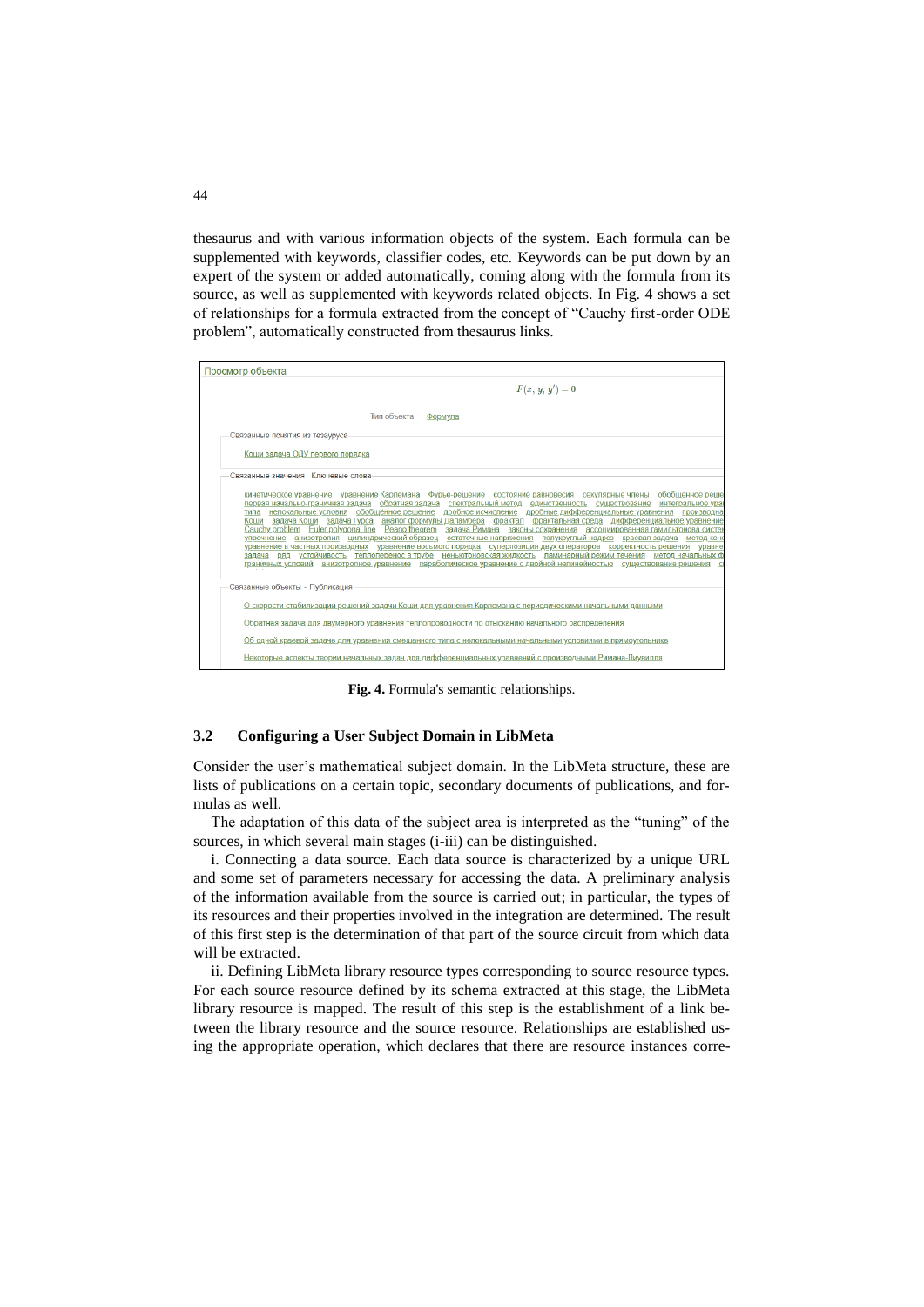sponding to the same real-world object. Based on certain (identified) relationships, the next step is the mapping of attributes.

iii. For each LibMeta resource, the mapping of attributes to the corresponding properties of the data source resource is determined. First of all, a mapping is constructed for identifying attributes that are mandatory, then for the rest. For each such pair, the type of connection and the set of operations are determined.

Thanks to this construction of mappings, we obtain a set of rules by which one can represent each object found in the source within the framework of the concepts of the LibMeta library. Next, save the metadata of objects in local storage at the request of the user, or simply save the connection between the found object in the source and the object in the library.

#### **3.3 Data Integration of Different Subject Domains**

A formal model of the process of integrating data from various subject areas can be represented as follows.

Based on the basic concepts of LibMeta, the content model of the *G* library is a few sets:

- the set of resources  $R = \{r_j\}$ ,

- the set of attributes  $A = \{a_i\}$ ,

- the set of attributes  $N(r) \subset A$ ,, i.e.,  $r_j(a_1, \ldots, a_n)$ ,  $a_n \in N(r)$ , defined for each resource.

Each set of attributes includes identifying attributes,  $I(r) \subset N(r) \subset A$ , used to uniquely identify the information objects of this resource.

Formally, the integration subsystem  $I_T$  is represented by a triple  $\langle G, S_i \rangle, \langle M_i \rangle$ , where *G* is a predefined content model consisting of a set of resources *R* and their descriptions in the form of a set of attributes *N (r), Si* is an *i*-th source connected to the system, *Mi* is the display of the *i*-th source,  $1 \le i \le n$ , where *n* is the number of data sources.

Using a data source can occur in two scenarios:

- in the mode of affixing relations with objects available in the library;

- in the attribute search mode by the data source within the specified by the presentation (information image).

At the same time, data on objects from sources can be saved in two ways:

- "linking" – this method is identical to establishing a "see also" connection and means that at one end there is more complete and extensive information on the resource;

- "identification" – this method is identical in meaning to establishing a connection "the same as" and means that at one end contains exactly the same quality of information object, as with the other.

Due to the flexibility of the library content model, a scenario is possible for creating additional types of resources for plug-in sources, the information from which can be used as the values of some attributes of the main resources.

The library resource scheme *G*, both the data source *S* and the content, can be represented in the form of a graph (Fig. 5), which includes objects and relationships.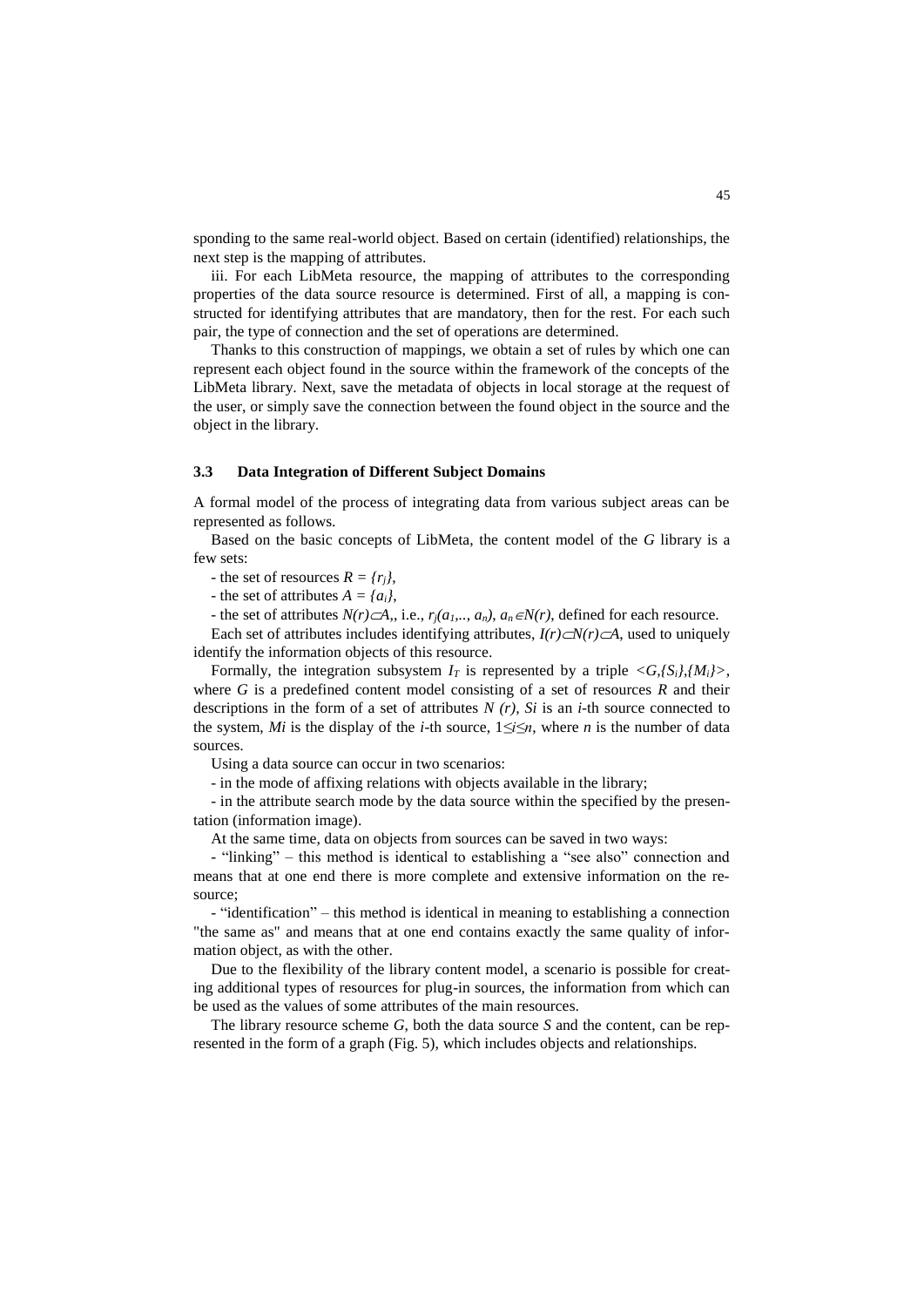![](_page_8_Figure_0.jpeg)

**Fig. 5.** The scheme of the examples of the formation of clarifying queries based on the concepts of the thesaurus and their relationships.

Integration of data of various origin allows you to implement the pre-property of query expansion when searching for mathematical texts. For example, if similar formulas are found in publications, then expanding the query through formulas will help to increase the search coverage and obtain a more complete amount of relevant information.

In Fig. 6, an example of a user request "Riccati equation" is given. This concept is found both in the thesaurus in the subject field "ordinary differential equations" (ODE), and in the mathematical encyclopedia. Information from both sources was presented to the user in an integrated form so that he could select clarifying information. As can be seen from the diagram, for accessing Russian-language objects (2) and (3) as a result, there are several ways for them to relate to the concepts of the thesaurus. Without taking into account relations with formulas that act as independent information objects, inclusion of object (1) in the result set is not possible.

![](_page_8_Figure_4.jpeg)

Fig. 6. The diagram of the ways of forming clarifying queries based on the concepts of various thesauruses and their relationships.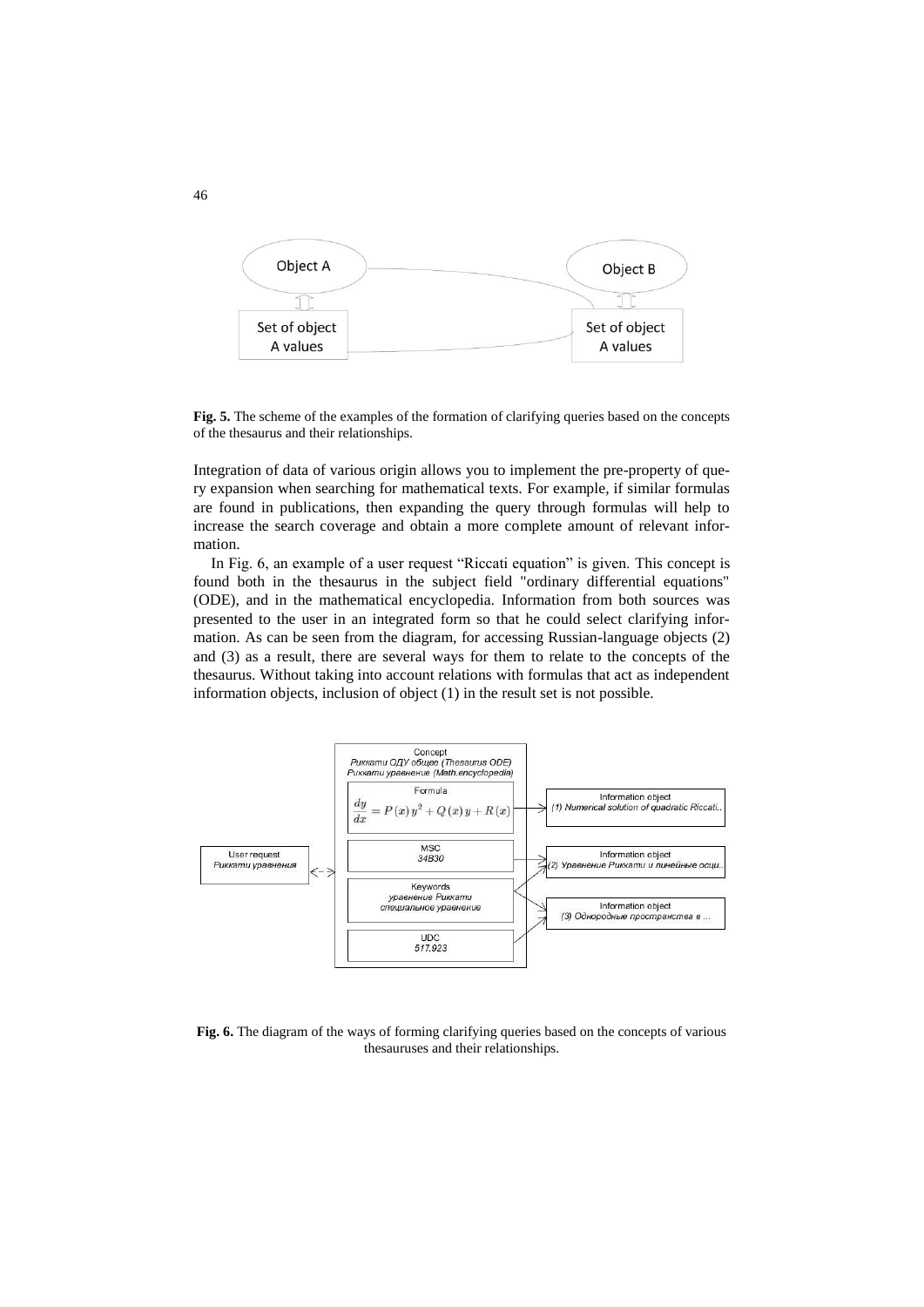# **4 Conclusions and Outlook**

The ontological approach to presenting information in a digital environment allows the use of subject area semantics for search query extensions. New technologies for data recognition and analysis make it possible to include symbolic information and formulas in articles of subject thesauri, thereby expanding the possibilities of their use for indexing and searching publications. This allows a new perspective on the representation of mathematical knowledge in digital space. Taking into account the associative relations of terms and formulas in the thesaurus allows you to search not only in related fields, but in digital arrays of various fields of knowledge, without increasing search noise. These conclusions are quite expected, and the problems discussed in the work are relevant from the point of view of combining ontologies of individual areas of knowledge without increasing the search time.

In the given examples, the data of mathematical subject areas are used as typical for query expansion due to formulas in adjacent domains, which, of course, does not limit the query extension to other subject areas integrated in LibMeta. The LibMeta project implements links with any sources that meet the requirements of LOD, as well as content, and testing links with a linguistic database and mathematical encyclopedia. Research in this direction is the subject of further work.

This work was supported in part by the Russian Foundation for Basic Research, projects #18-00-00297komfi, #20-07-00324.

### **References**

- 1. Voorhees, E.M.: Query expansion using lexical-semantic relations. In SIGIR 94. ACM 1994., pp. 61–69 (1994).
- 2. Golden, P., Shaw, R., Buckland, M.: Decentralized coordination of controlled vocabularies. In: Proceedings of the American Society for Information Science and Technology. Annual Meeting, Seattle, WA, USA. (2014), https://doi.org/10.1002/meet.2014.14505101146 77th ASIS&T.
- 3. Serebryakov, V. A., Ataeva, O. M.: Ontology of the digital semantic library LibMeta. Informatics and Applications. 12(1), pp. 2-10 (2018).
- 4. Vechtomova, O.: Query Expansion for Information Retrieval. In: LIU L., ÖZSU M.T. (eds.) Encyclopedia of Database Systems. Springer, Boston, MA. (2009), [https://doi.org/10.1007/978-0-387-39940-9\\_947.](https://doi.org/10.1007/978-0-387-39940-9_947)
- 5. Salton, G.: The SMART retrieval system (Chapter 14). Prentice-Hall, Englewood Cliffs NJ. (Reprinted from Rocchio J.J. (1965). Relevance feedback in information retrieval. In Scientific Report ISR-9, Harvard University) (1971).
- 6. Spärck Jones, K.: Automatic keyword classification for information retrieval. Butterworths, London (1971).
- 7. van Rijsbergen, C.J.: A theoretical basis for the use of co-occurrence data in information retrieval. J. Doc. 33(2), pp. 106–119 (1977).
- 8. Manning, C.D., Raghavan, P., Schütze, H.: Introduction to Information Retrieval, Cambridge University Press, Cambridge (2008).
- 9. Qui, Y., Frei, H.: Concept based query expansion. SIGIR '93 Proceedings of the 16th annual international ACM SIGIR conference on Research and development in information